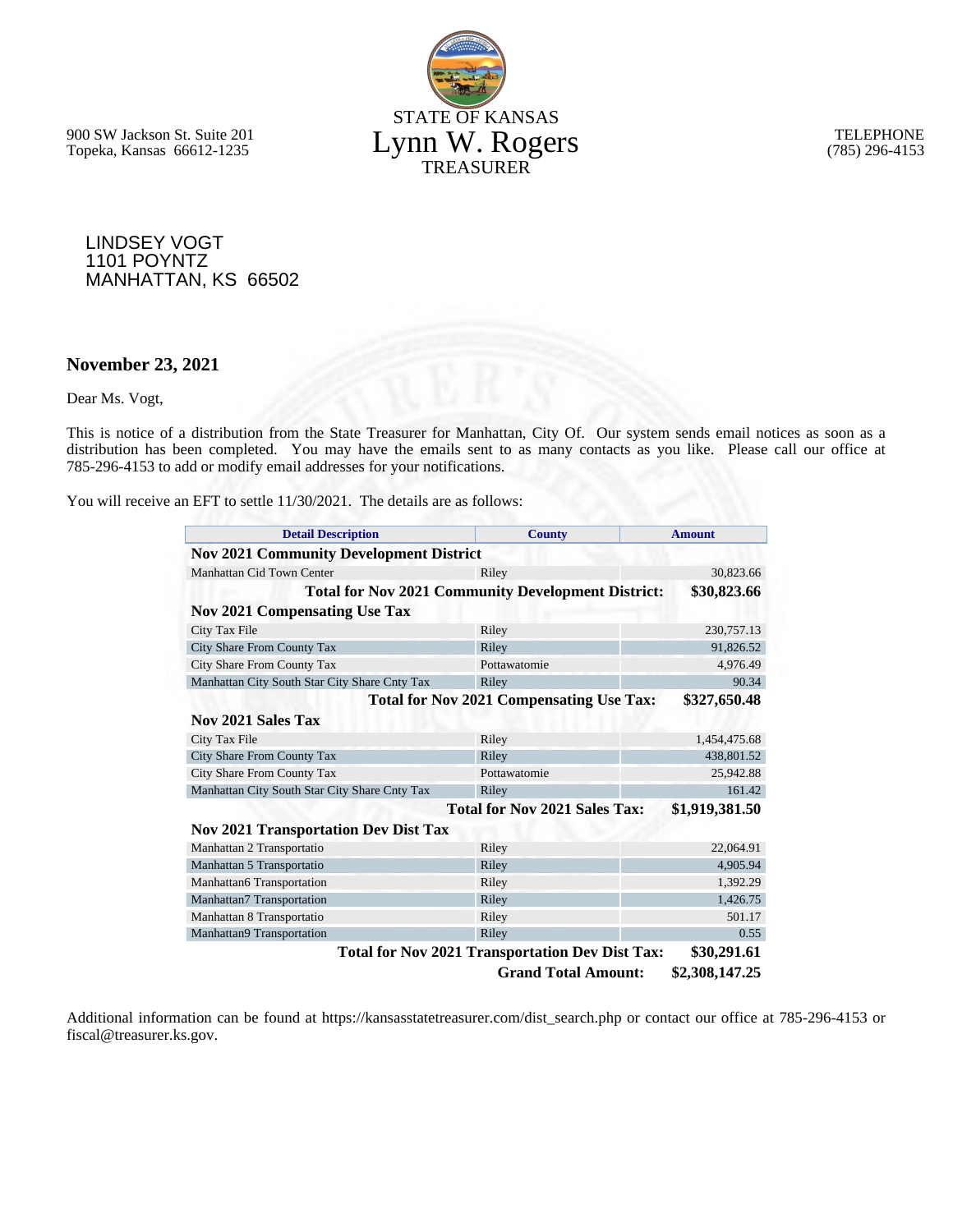## **Monthly Sales Tax Summary**

1

|                                    |    | City<br><b>Sales Taxes</b> |    | City<br>Compensating<br><b>Use Taxes</b> |    | <b>Riley County</b><br><b>Sales Taxes</b> |             | <b>Riley County</b><br>Compensating<br><b>Use Taxes</b> |     | <b>Pott County</b><br><b>Sales Taxes</b> |    | <b>Pott County</b><br>Compensating<br><b>Use Taxes</b> |     | <b>Total-to-Date</b> |
|------------------------------------|----|----------------------------|----|------------------------------------------|----|-------------------------------------------|-------------|---------------------------------------------------------|-----|------------------------------------------|----|--------------------------------------------------------|-----|----------------------|
| General Fund                       | \$ | 5,137,615                  | \$ | 775,905                                  | \$ | 2,506,697                                 | $\zeta$     | 517,577                                                 | \$  | 313,008                                  | \$ | 50,818                                                 | \$  | 9,301,618            |
| Sales Tax Fund                     | \$ | 5,137,615                  | \$ | 775,905                                  | \$ |                                           | $\zeta$     |                                                         | \$  |                                          | \$ |                                                        | \$. | 5,913,519            |
| EcoDevo Fund                       |    |                            | S  |                                          | \$ | 1,653,885                                 | $\zeta$     | 337,200                                                 | \$  |                                          | S  |                                                        | \$  | 1,991,085            |
| <b>General Fund-Airport</b>        | \$ | 7,522                      | \$ |                                          | \$ | 2,296                                     | $\zeta$     | $\overline{\phantom{a}}$                                | \$  | $\overline{\phantom{0}}$                 | \$ |                                                        | \$  | 9,818                |
| Bond & Interest Fund               | Ś  |                            | \$ | $\sim$                                   | \$ | 877,344                                   | \$          | 181,152                                                 | \$  |                                          | \$ |                                                        | \$  | 1,058,496            |
| <b>Blueville Unit 2 TDD</b>        | \$ | 50                         | \$ |                                          | \$ |                                           | \$          | $\qquad \qquad$                                         | \$  |                                          | \$ | $\overline{\phantom{a}}$                               | \$  | 50                   |
| North-end Downtown TDD             | \$ | 322,765                    | \$ |                                          | \$ |                                           | \$          | $\overline{\phantom{a}}$                                | \$  |                                          | \$ |                                                        | \$  | 322,765              |
| South-end Downtown TDD             | Ś  | 38,392                     | \$ |                                          | \$ |                                           | $\varsigma$ | $\overline{\phantom{0}}$                                | Ś   |                                          | \$ | $\sim$                                                 | \$  | 38,392               |
| Downtown Redevelopment TIF         | Ś  | 608,415                    | \$ | 11,884                                   | \$ | 185,471                                   | $\zeta$     | 3,621                                                   | \$  |                                          | \$ | $\sim$                                                 | \$  | 809,391              |
| McDonald's TDD                     | Ś  | 24,726                     | \$ |                                          | \$ |                                           | \$          |                                                         | \$  |                                          | \$ |                                                        | \$  | 24,726               |
| <b>Blueville TDD</b>               | Ś  | 18,378                     | \$ |                                          | \$ |                                           | \$          |                                                         | \$  |                                          | \$ |                                                        | \$  | 18,378               |
| <b>Street Maintenance Fund</b>     | \$ | 2,222,054                  | \$ | 361,213                                  | \$ |                                           | $\varsigma$ | $\overline{\phantom{a}}$                                | \$  | $\overline{\phantom{0}}$                 | \$ | $\overline{\phantom{a}}$                               | \$  | 2,583,266            |
| <b>Trails &amp; Recreation Tax</b> | \$ | 2,818,539                  | \$ | 452,678                                  | \$ |                                           | \$          | $\qquad \qquad \blacksquare$                            | \$  | $\blacksquare$                           | \$ |                                                        | \$  | 3,271,217            |
| Manhattan Town Mall CID            |    | 318,505                    | Ś. | 24,199                                   | \$ |                                           | \$          |                                                         |     |                                          | \$ |                                                        | \$  | 342,704              |
| <b>Scenic Crossing TDD</b>         | \$ | 9,416                      | \$ | $\sim$                                   | \$ | $\sim$                                    | $\varsigma$ | $\overline{\phantom{a}}$                                | \$  | $\blacksquare$                           | \$ | $\overline{\phantom{a}}$                               | \$  | 9,416                |
| <b>Total-to-Date</b>               | S  | 16,663,991                 | S  | 2,401,783                                | -S | 5,225,692                                 | S           | 1,039,549                                               | -\$ | 313,008                                  | \$ | 50,818                                                 | \$. | 25,694,841           |

| <b>Current Month</b> |
|----------------------|
| 40,128               |
| 731                  |
| 12,346               |
| 225                  |
| 22,065               |
| 4,906                |
| 1,392                |
| 1,427                |
|                      |
| 501                  |
| 30,824               |
| 114,546              |
|                      |

**\$ 2,308,147 November State Distribution**

|                                    | City<br><b>Sales Taxes</b> |     | City<br>Compensating<br>Use Taxes |              | <b>Riley County</b><br><b>Sales Taxes</b> |     | <b>Riley County</b><br>Compensating<br><b>Use Taxes</b> | <b>Pott County</b><br><b>Sales Taxes</b> | <b>Pott County</b><br>Compensating<br><b>Use Taxes</b> |     | <b>Total-to-Date</b> |
|------------------------------------|----------------------------|-----|-----------------------------------|--------------|-------------------------------------------|-----|---------------------------------------------------------|------------------------------------------|--------------------------------------------------------|-----|----------------------|
| General Fund                       | \$<br>4,766,734            | S   | 675,432                           | \$           | 2,077,004                                 | \$  | 371,761                                                 | \$<br>485,634                            | \$<br>90,098                                           | \$  | 8,466,663            |
| Sales Tax Fund                     | \$<br>4,766,733            | S   | 675,432                           | $\mathsf{S}$ |                                           |     |                                                         |                                          |                                                        | \$  | 5,442,165            |
| EcoDevo Fund                       |                            |     |                                   | S            | 1,499,172                                 | \$  | 273,945                                                 |                                          |                                                        | Ş.  | 1,773,117            |
| General Fund-Airport               | 6,046                      | Ś   |                                   | \$           | 1,841                                     | \$  |                                                         |                                          |                                                        | \$. | 7,887                |
| <b>Bond &amp; Interest Fund</b>    |                            |     |                                   | \$           | 795,974                                   | \$  | 147,105                                                 |                                          |                                                        | \$  | 943,079              |
| North-end Downtown TDD             | \$<br>305,060              | Ś   |                                   | \$           |                                           |     |                                                         |                                          |                                                        | \$  | 305,060              |
| South-end Downtown TDD             | 29,171                     | S   |                                   |              |                                           |     |                                                         |                                          |                                                        |     | 29,171               |
| Downtown Redevelopment TIF         | 418,799                    | \$. | 5,223                             | \$           | 127,665                                   | \$  | 1,591                                                   | \$                                       |                                                        |     | 553,278              |
| McDonald's TDD                     | 20,666                     | S   |                                   | \$           |                                           | \$, |                                                         |                                          |                                                        | \$  | 20,666               |
| <b>Blueville TDD</b>               | \$<br>16,107               | \$  |                                   | \$           |                                           | \$  |                                                         |                                          |                                                        |     | 16,107               |
| <b>Street Maintenance Fund</b>     | \$<br>1,992,587            | \$  | 271,247                           | $\zeta$      |                                           |     |                                                         |                                          |                                                        | \$  | 2,263,834            |
| <b>Trails &amp; Recreation Tax</b> | \$<br>2,526,401            |     | 340,314                           | $\zeta$      |                                           | \$  |                                                         |                                          |                                                        | \$  | 2,866,716            |
| <b>Manhattan Town Mall CID</b>     | 270,436                    | S   | 23,609                            | $\zeta$      |                                           |     |                                                         |                                          |                                                        |     | 294,045              |
| <b>Scenic Crossing TDD</b>         | 10,997                     | \$  |                                   |              |                                           |     |                                                         |                                          |                                                        |     | 10,997               |
| <b>Total-to-Date</b>               | 15,129,738                 |     | 1,991,257                         |              | 4,501,657                                 |     | 794,403                                                 | 485,634                                  | 90,098                                                 |     | 22,992,786           |

#### *Downtown Redevelopment TIF/TDD/CID*

#### *Total Sales Taxes Distributed to Funds in 2021 (January - November)*

### *Comparative Data - Total Sales Taxes Distributed to Funds in 2020 (January - November)*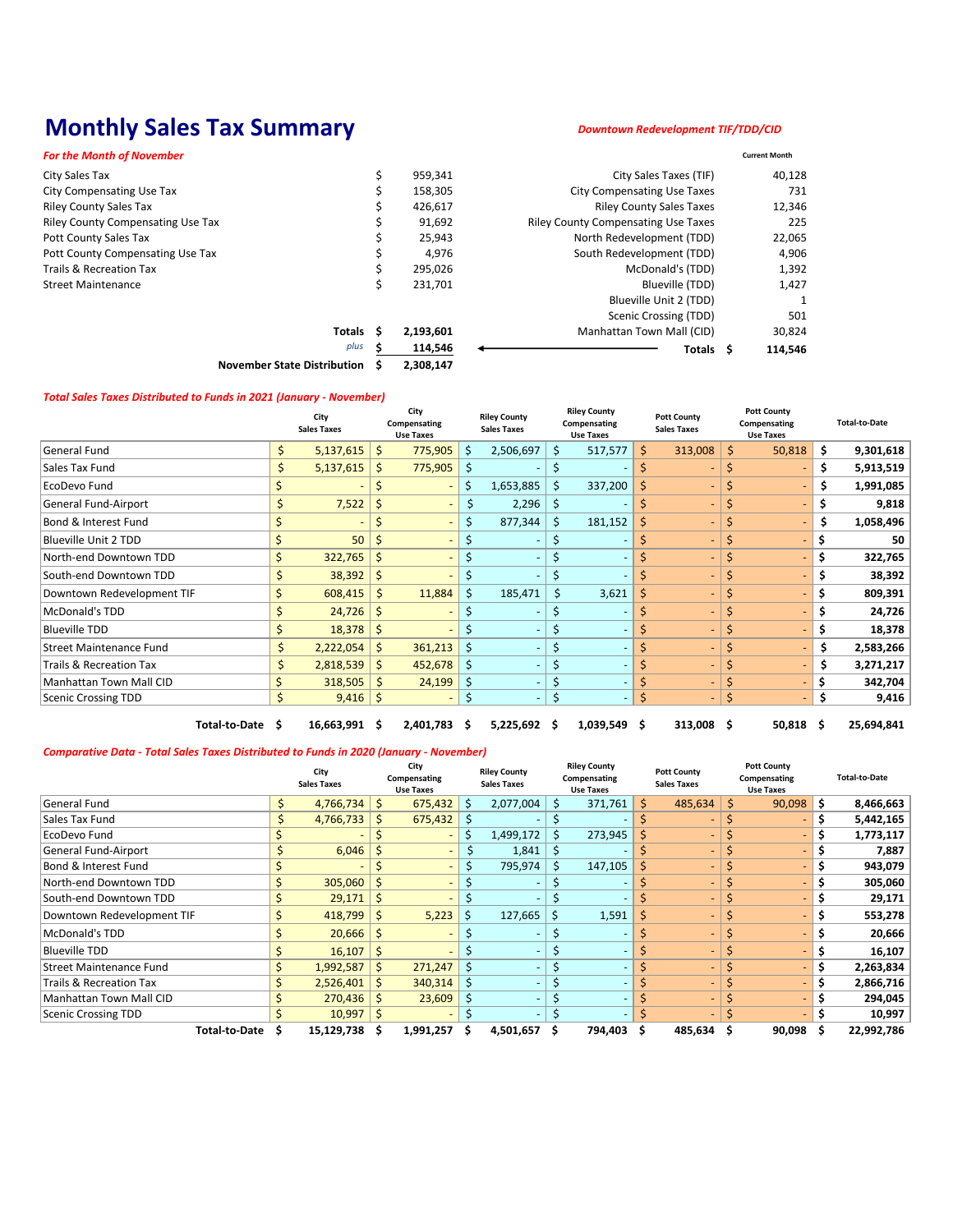# **Sales Tax Receipts History**

### *City of Manhattan - 1* **¢** *Sales Tax*

|                              |                      |                                   |              |               | Sales taxes reserved              |           | 2021 Budget                         |                                      |
|------------------------------|----------------------|-----------------------------------|--------------|---------------|-----------------------------------|-----------|-------------------------------------|--------------------------------------|
|                              | 2019                 | 2020                              | 2021         | 2019          | 2020<br><b>TIF Sales Taxes</b>    | 2021      | less 2021 TIF<br><b>Sales Taxes</b> | Over/(Under)<br><b>Budget Impact</b> |
| Jan                          | 1,013,256            | 964,127                           | 977,686      | 58,792        | 60,080                            | 23,451    | 947,061                             | 7,174                                |
| Feb                          | 1,028,298            | 1,061,451                         | 1,016,895    | 63,996        | 65,586                            | 68,235    | 1,001,431                           | (52, 772)                            |
| Mar                          | 830,489              | 845,580                           | 942,910      | 51,918        | 55,434                            | 60,445    | 803,116                             | 79,349                               |
| Apr                          | 789,030              | 847,223                           | 771,238      | 49,039        | 51,270                            | 49,919    | 784,320                             | (63,001)                             |
| May                          | 957,302              | 816,365                           | 1,093,569    | 52,056        | 50,108                            | 67,180    | 848,862                             | 177,528                              |
| Jun                          | 883,541              | 777,866                           | 1,056,580    | 46,314        | 16,111                            | 62,517    | 795,306                             | 198,757                              |
| Jul                          | 937,237              | 879,702                           | 1,042,297    | 50,218        | 20,488                            | 58,093    | 870,136                             | 114,067                              |
| Aug                          | 871,126              | 964,429                           | 1,001,595    | 48,018        | 23,856                            | 40,203    | 880,036                             | 81,356                               |
| Sep                          | 946,349              | 866,666                           | 1,010,805    | 50,198        | 24,649                            | 55,572    | 868,112                             | 87,121                               |
| Oct                          | 1,007,452            | 1,002,986                         | 978,123      | 50,165        | 24,855                            | 54,010    | 963,188                             | (39,075)                             |
| Nov                          | 937,583              | 931,918                           | 999,469      | 57,068        | 26,363                            | 40,128    | 895,656                             | 63,685                               |
| <b>Dec</b>                   | 1,021,345            | 964,107                           |              | 54,583        | 25,815                            |           | 950,874                             |                                      |
|                              |                      |                                   |              |               |                                   |           |                                     |                                      |
|                              | TOTALS: \$11,223,007 | \$10,922,419                      | \$10,891,166 | \$632,366     | \$444,614                         | \$579,753 | \$10,608,100                        | \$654,187                            |
|                              |                      | ---------- Year-to-Date---------- |              |               | ---------- Year-to-Date---------- |           |                                     | Cummulative                          |
| Compared to<br>previous year | 0.8%                 | $-2.7%$                           | 11.45%       | $-0.7%$       | $-29.7%$                          | 22.2%     |                                     | <b>Budget</b>                        |
|                              |                      |                                   | ■2019        | ■ 2020 ■ 2021 |                                   |           |                                     | Over/(Under)                         |
| 1,200,000                    |                      |                                   |              |               |                                   |           |                                     |                                      |
| 1,000,000                    |                      |                                   |              |               |                                   |           |                                     |                                      |
|                              |                      |                                   |              |               |                                   |           |                                     |                                      |
| 800,000                      |                      |                                   |              |               |                                   |           |                                     |                                      |
| 600,000                      |                      |                                   |              |               |                                   |           |                                     |                                      |
| 400,000                      |                      |                                   |              |               |                                   |           |                                     |                                      |
| 200,000                      |                      |                                   |              |               |                                   |           |                                     |                                      |
| $\pmb{0}$                    |                      |                                   |              |               |                                   |           |                                     |                                      |